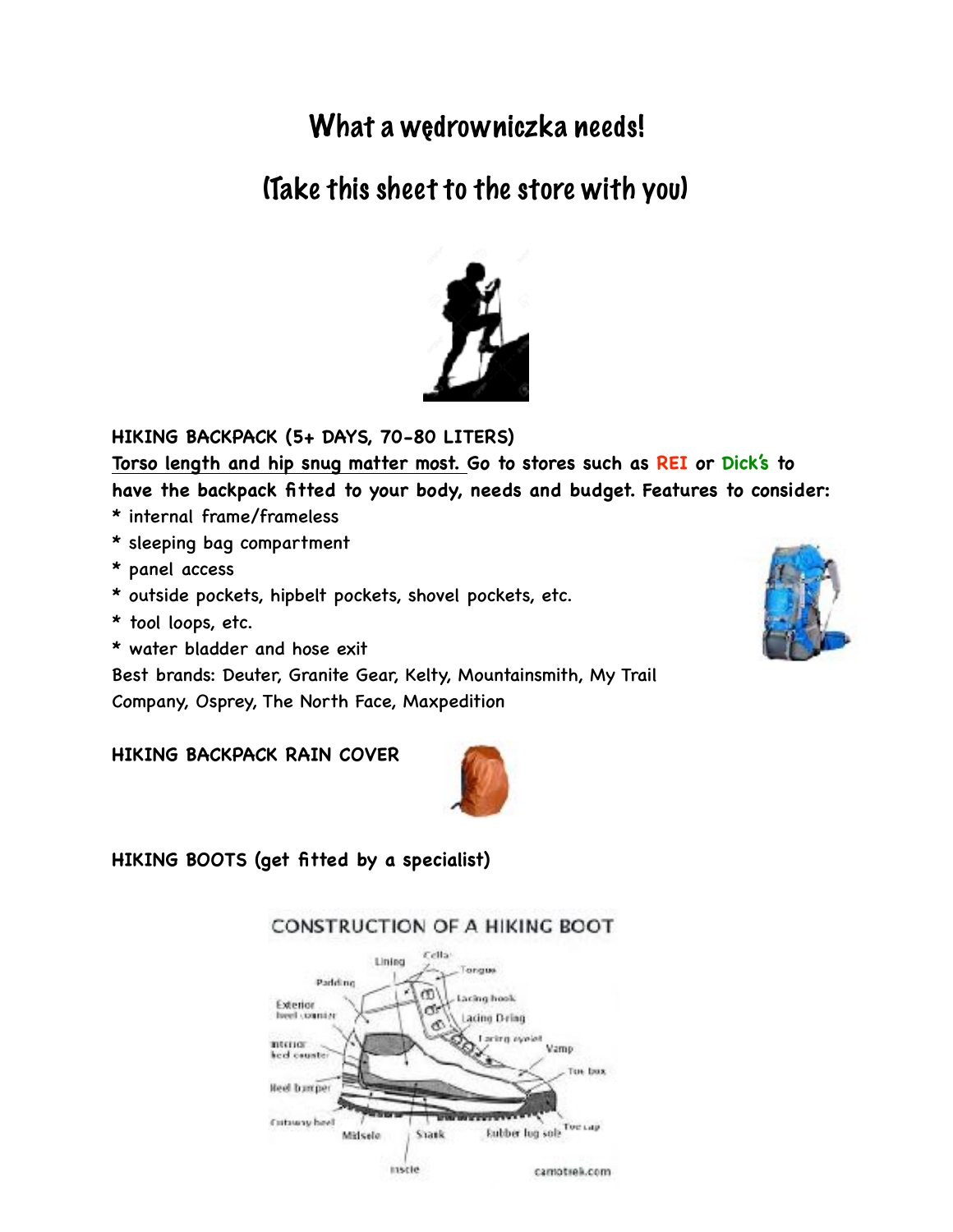**Boots should be half a size or one size bigger since feet flatten under the weight of one's backpack. At REI you can try hiking boots on an incline to access comfort when going up and down. Required hiking boots features for wędros:**

- \* waterproof
- \* ankle support (you don't want to twist your ankle in the wilderness!)
- \* stiff midsole (for long treks on uneven terrain)
- \* good internal support (to reduce foot pain from stepping on rocks)
- \* outsoles with **deep** lug pattern for traction on mountain hikes
- \* heel brake to reduce sliding during steep descent

#### **SLEEPING BAG (talk to a specialist at the store)**

For wędros:

- $*$  3 season (10-32F)
- \* fits your height
- \* mummy
- \* lightweight and easily compressed
- \* quick drying (synthetic v. down)
- \* hood for head warmth
- \* liner for extra warmth (optional)

# **SLEEPING PAD (try it at the store and decide)**

**OR**



Air pad (more expensive but light weight)

#### **2 PAIRS SMARTWOOL SOCKS (or more)**

They are breathable, keep away mositure and prevent blisters.

#### **DRY WICK CLOTHING**

It dries as you walk! It rained during the entire Smoky Mountains Złaz of 2018. Dry wick really helped!